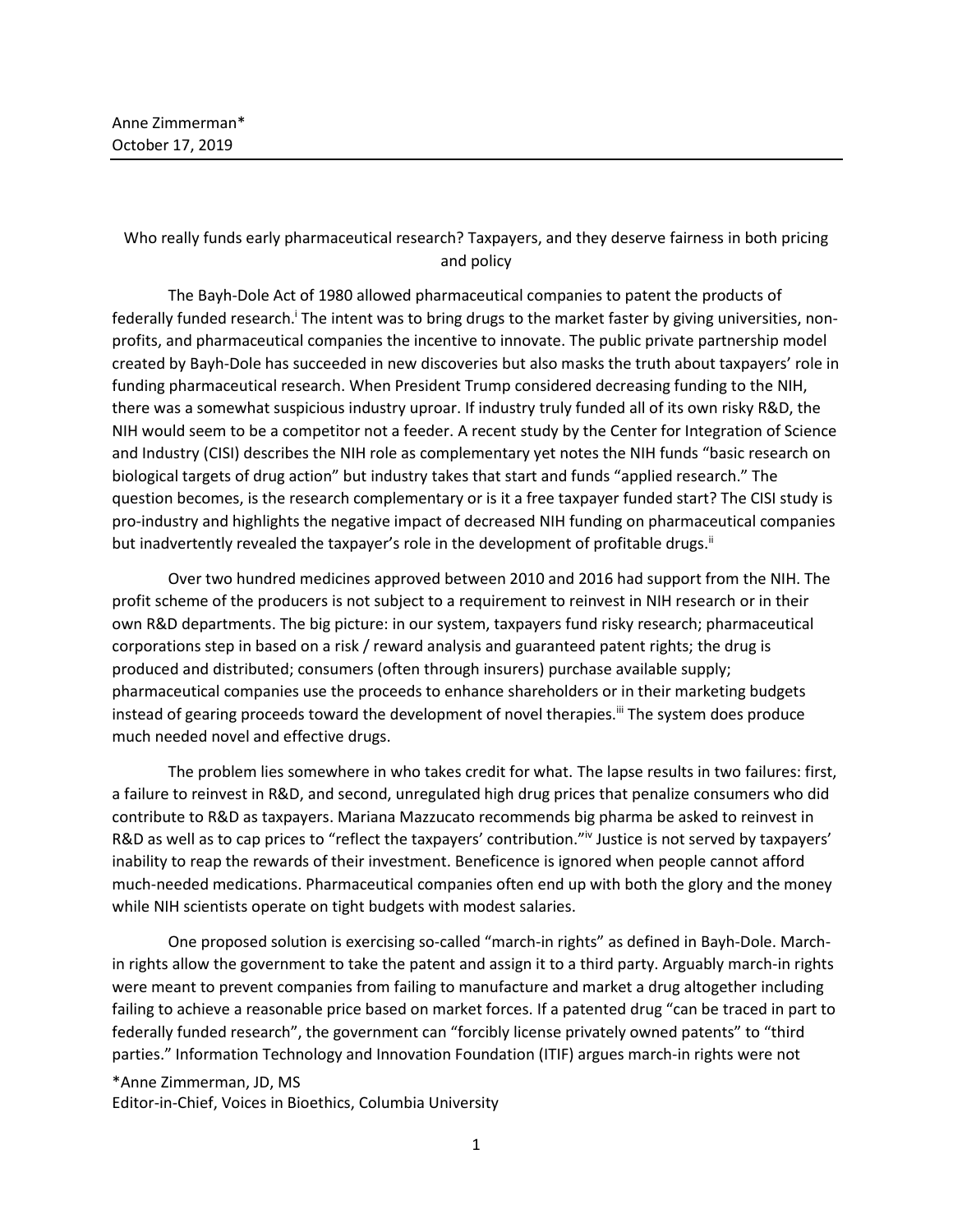meant to be used to cap prices. $\mathbf{v}$  Many others argue they should be used to take patents from companies failing to offer reasonable prices. The NIH has failed to use march-in rights yet there is an opening to do so regardless of the possibly limited intent of the legislative drafters. Consumers should argue that high prices indicate that the company has not "successfully commercialized" the drug as intended by the act and should trigger the NIH to use the march-in tool.

Joseph Allen of IP Watchdog agrees with ITIF that march-in rights were not meant to be a way to control prices and that pharmaceutical companies making huge investments in bringing a drug to market cannot risk losing the patent arbitrarily.<sup>vi</sup> While understandable, the ability of government to force drug companies into the choice of price caps or patent loss was possibly a key reason that the Bayh-Dole Act enjoyed bipartisan support. If companies fail to price fairly and specifically blame high R&D costs, it seems reasonable to reassign patents when bad faith results in ridiculously high prices that do not reflect manufacturing costs or expensive inputs, and the profits are not invested in R&D.

In a purely government-funded system, all proceeds (if there were any) would go to research. Some argue in favor of a retreat from the private public partnership model. Dean Baker, of the Center for Economic Policy and Research suggests that private industry step back from funding its own research, NIH funding be increased, and private firms proceed under long-term government contracts.<sup>vii</sup> Then, he asserts drug manufacturers would not have exclusive patents but would agree to "copyleft" restrictions available for anyone to use. Essentially, Baker is suggesting pharmaceutical companies behave like government contractors, an unlikely scenario. One drawback of eliminating patent incentives is going back to a time before 1980 when innovation may have been stifled by the inability to patent drugs that resulted from federally funded research. Bayh-Dole did lead to more start-ups, more university research, and more industry jobs. The problem is the industry windfalls. A more equitable distribution of money reaped because of taxpayer funding would bolster more NIH funding and take care of the inherent unfairness of taxpayers shouldering R&D while pharmaceutical companies balloon their marketing budgets, pad their CEO's wallets, and reward shareholders.

Maintaining the industrious spirit behind private public partnerships, the government can choose from among a variety of fixes: raise income taxes to benefit from inflated CEO pay, eliminate tax deductions to companies on CEO pay above a certain amount even if it is performance-based (the incentive meant to be generated by the performance-based exemption from the \$1 million cap turned out to inflate CEO pay at the expense of consumers), and raise capital gains tax (pharma companies do well for shareholders). Aside from taxation, eliminating direct to consumer marketing would also leave big pharma with cash to fund its own R&D.<sup>viii</sup> New Zealand and the US are the only two countries allowing the advertising of prescription drugs. In the US system, the NIH research is relieving a corporate cost resulting in a windfall of cash that goes to marketing. Shortening patent lengths especially for popular drugs for common ailments and eliminating patents for new drugs that are similar to existing ones but with minor tweaks would also help curb the monopoly pricing schemes. Government has not moved toward lawsuits based on monopoly pricing, one possible solution to price gouging by patentholders. ix

There is some middle ground. The Sanders-Khanna *Prescription Drug Price Relief Act of 2019* would look at drug prices in five countries. If the drug is being sold over the median price of the five

\*Anne Zimmerman, JD, MS Editor-in-Chief, Voices in Bioethics, Columbia University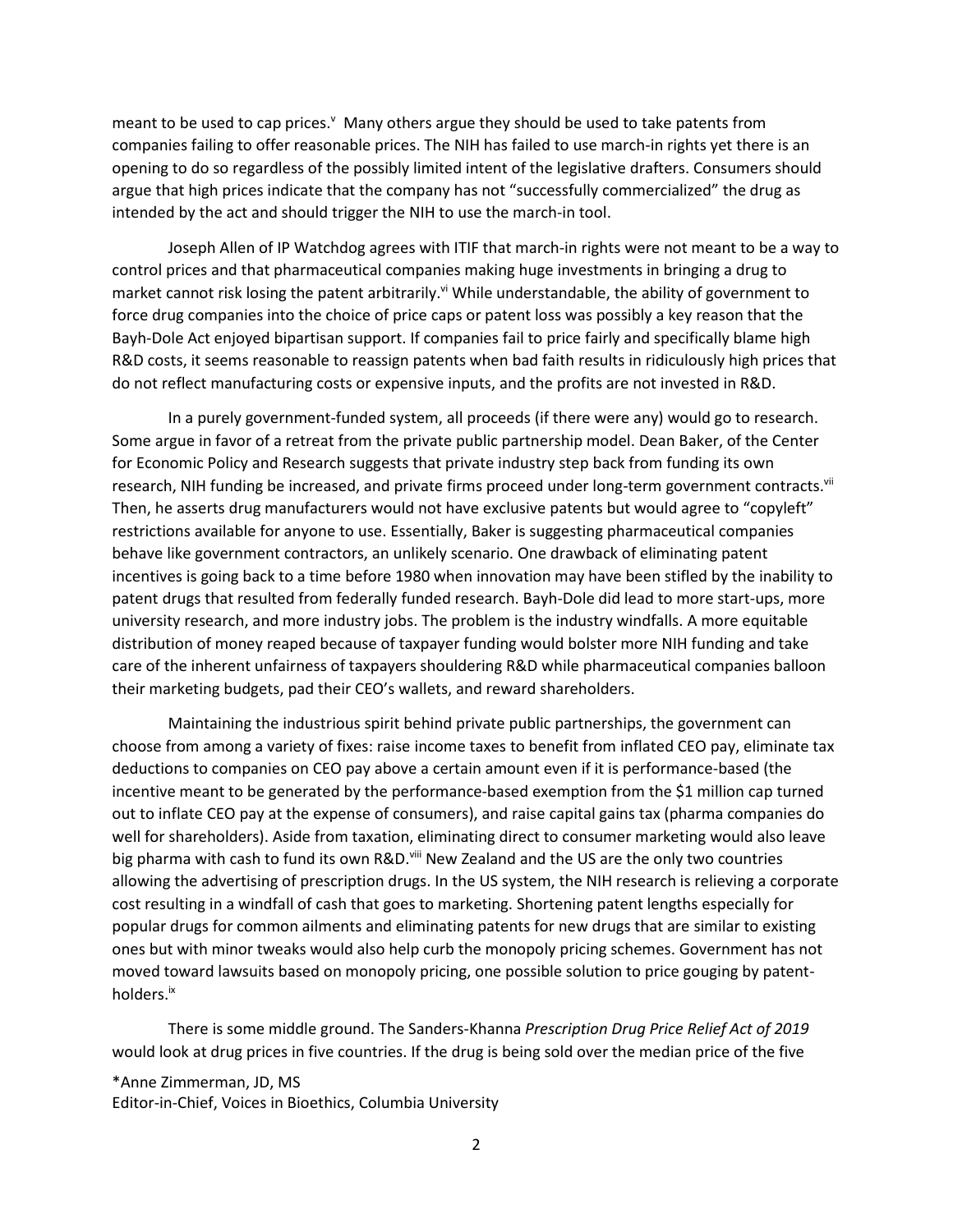countries, the corporation would risk losing its patent. To avoid losing the patent, the corporation would be incentivized to maintain a decent price rather than an exploitative monopoly price. The bill would likely override the Bayh-Dole disputed notion that the march-in cannot be used to impose price caps. PhRMA is not too big on that bill.

An immunotherapy drug (Mepact by Takeda) for our four-time cancer surviving child costs \$145,000 for 48 doses (just over \$3,000 a dose). The CEO of Takeda earned \$16.2 million last year (not a billionaire but certainly earning a lot); the initial clinical trials took place in the US and utilized NIH grants and US National Cancer Institute resources. Now the product built from US taxpayers' funding is sold by the British subsidiary of a Japanese corporation. The FDA did not approve the drug but 27 other countries did. The profits are enjoyed abroad while those not in a position to purchase the drug in the US simply have no access to it. It is an orphan drug but the company, upon purchasing the original patent-holding supplier, readily announced it would "contribute immediately to . . . top line growth."<sup>x</sup>

Living in the country with the most expensive pharmaceutical prices in the world, it is hard not to wonder: are pharmaceutical patents the only way to ensure innovative products reach consumers? If so, reinvestment in more innovative research must trump shareholder windfalls, exorbitant CEO pay, and unethical marketing practices. Among millions of taxpayers, maybe we barely contribute to NIH funding, but as a patient's parents, while thankful for the innovation, we are paying the monopoly price, contributing to that handsomely paid CEO.

<sup>v</sup> Ezell, Stephen. "Bayh-Dole Act's Vital Importance to the U.S. Life-Sciences Innovation System*." Information Technology and Innovation Foundation,* March 4, 2019.

[https://itif.org/publications/2019/03/04/bayh-dole-acts-vital-importance-us-life-sciences-innovation](https://itif.org/publications/2019/03/04/bayh-dole-acts-vital-importance-us-life-sciences-innovation-system?mc_cid=f1a53e317f&mc_eid=5c5d018a35)[system?mc\\_cid=f1a53e317f&mc\\_eid=5c5d018a35](https://itif.org/publications/2019/03/04/bayh-dole-acts-vital-importance-us-life-sciences-innovation-system?mc_cid=f1a53e317f&mc_eid=5c5d018a35)

\*Anne Zimmerman, JD, MS

Editor-in-Chief, Voices in Bioethics, Columbia University

<sup>i</sup> An Act to Amend the Patent and Trademark Laws (Bayh-Dole Act) [35 U.S.C.](https://www.google.com/search?safe=active&rlz=1C1JZAP_enUS813US813&sxsrf=ACYBGNSc1IKa_xWQOTyU0OoXBjdyY4OQHw:1571259620444&q=35+U.S.C.&stick=H4sIAAAAAAAAAONgVuLSz9U3MLIws0iJX8TKaWyqEKoXrOesBwAsqbW4GgAAAA&sa=X&ved=2ahUKEwir45qc1qHlAhWFd98KHSkjAAYQmxMoATAVegQIDBAL) 30 § 301.

ii Cleary, Ekaterina, Center for Integration of Science and Industry (CISI), "Contribution of NIH Funding to new drug approvals 2010-2016," *Proceedings of the National Academy of Sciences* 115, no. 10 (March 6, 2018): 2329-2334. <https://doi.org/10.1073/pnas.1715368115> See also Zaitchik, Alexander. "Taxpayers-not big pharma-have funded the research behind every new drug since 2010," The Other 98%, 2017. [https://other98.com/taxpayers-fund-pharma](https://other98.com/taxpayers-fund-pharma-research-development/)[research-development/.](https://other98.com/taxpayers-fund-pharma-research-development/) Mazzucato, Mariana, "How taxpayers prop up big pharma and how to cap that," *LA Times,* October 27, 2015.

iii This is a simplified analysis. Understandably, there is always risk, and pharmaceutical companies do spend time and money on drugs that do not make it to market. This paper is focused on the taxpayer head-start given for the ones that do.

iv Mazzucato, Mariana. "How taxpayers prop up big pharma and how to cap that," *LA Times,* October 27, 2015.

vi Allen, Joseph, "New Study shows Bayh-Dole is working as Intended-and the critics howl*," IP Watchdog,* March 12, 2019. <https://www.ipwatchdog.com/2019/03/12/new-study-shows-bayh-dole-working-intended/id=107225/>

vii Baker, Dean, "Drugs are cheap: Why do we let governments make them expensive?" *Center for Economic and Policy Research,* Speech at Svedberg Seminar, February 13, 2017.

viii Arguably, eliminating marketing would depress sales revenues. Drugs prescribed unnecessarily at the request of the consumer distort the market, creating demand that is not medically called for. The amount of operating budget geared toward marketing is huge.

<sup>&</sup>lt;sup>ix</sup> Danzon, Patricia, "Competition and Antitrust Issues in the Pharmaceutical Industry," (The Wharton School, July, 2014.) [https://faculty.wharton.upenn.edu/wp-content/uploads/2017/06/Competition-and-Antitrust-Issues-in-the-](https://faculty.wharton.upenn.edu/wp-content/uploads/2017/06/Competition-and-Antitrust-Issues-in-the-Pharmaceutical-IndustryFinal7.2.14.pdf)[Pharmaceutical-IndustryFinal7.2.14.pdf](https://faculty.wharton.upenn.edu/wp-content/uploads/2017/06/Competition-and-Antitrust-Issues-in-the-Pharmaceutical-IndustryFinal7.2.14.pdf)